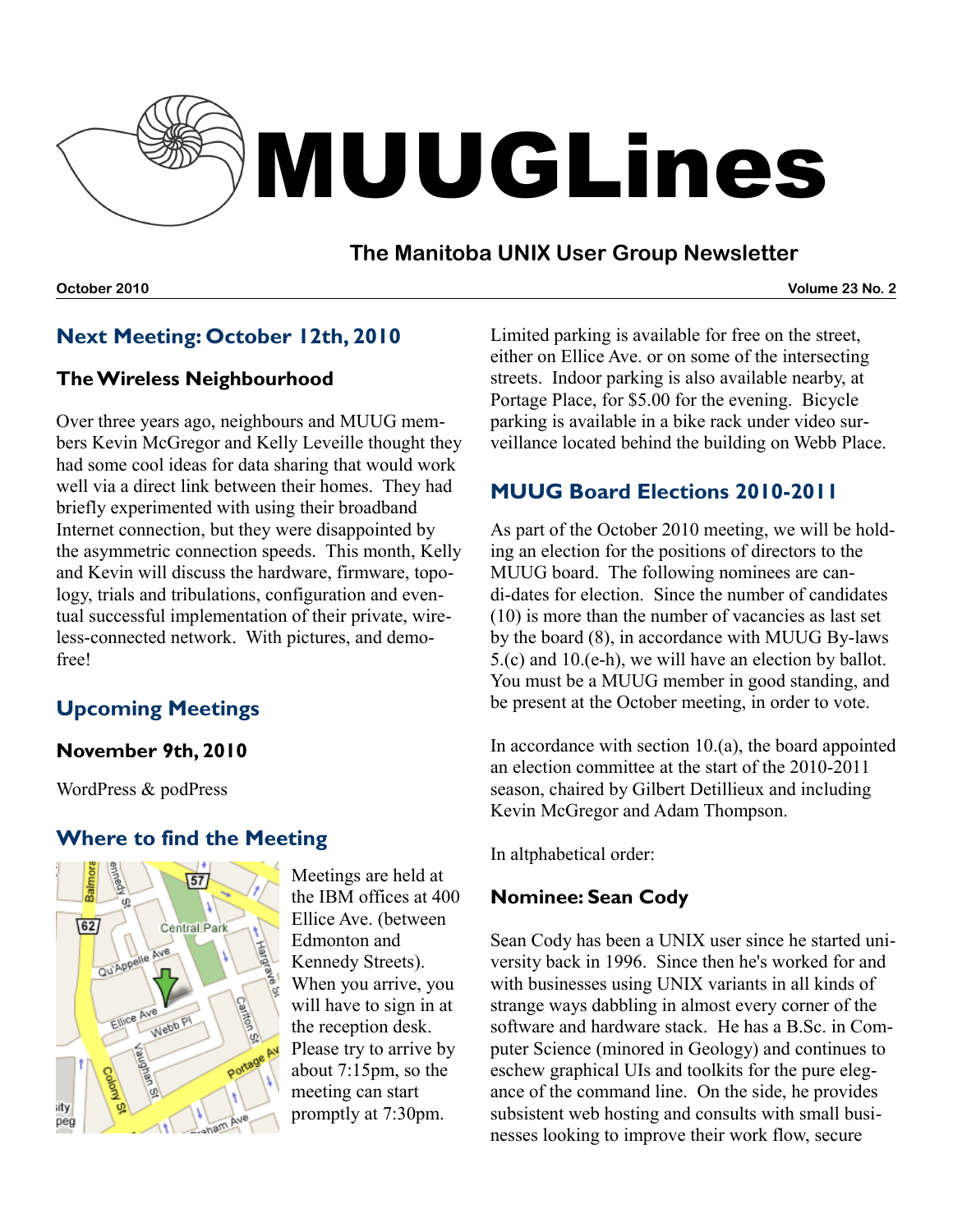their data and expand their IT capabilities on small budgets. He spends most of his free time dabbling in gadgets, OpenBSD and is professionally focused on system performance and security. He is also an occasional contributor to and editor of the OpenBSD Journal (undeadly.org).

#### **Nominee: Trevor Cordes**

Trevor Cordes has owned and operated Tecnopolis Enterprises – a computer VAR, programming and consultancy company – since 1999. Linux and open source have been the keystone of Tecnopolis since 2000 with the introduction of Linux-based appliances which today are critical to the operation of over 20 local small businesses. Trevor was President of the Atari ST User's Group in 1995 and 1997-1999, and also holds a B.Sc. (CompSci) from the University of Manitoba. His main workstation runs Fedora.

#### **Nominee: Gilbert Detillieux**

Gilbert Detillieux has been working with UNIX as a programmer, system administrator, and trainer since 1980. He worked as a computer consultant specializing in UNIX, from 1983 to 1989, and is currently working as a Systems Analyst for the University of Manitoba's Department of Computer Science, where's he's worked since 1989, installing, supporting and upgrading the department's network and UNIX server infrastructure. He was co-founder and past president of the Technical UNIX User Group (now MUUG), and has been an active member of the MUUG board ever since.

#### **Nominee: Michael Doob**

Michael Doob is a member of the Mathematics Department at the University of Manitoba. He has been using UNIX since 1990, primarily as a working environment for mathematical publishing. He has been a member of MUUG for the last decade and has given a number of presentations for that group.

#### **Nominee: Robert Keizer**

Robert Keizer is currently a Systems Administrator at Les.net. Before that, he was a Junior Systems Administrator at Prime Focus, and a Member and Director of ParIT Worker Co-Operative. Robert is attending the University of Winnipeg, studying applied computer science, and is specifically interested in distributed computing, single-system-image (SSI) computing and system monitoring. In his spare time, he plays guitar and piano.

#### **Nominee: Kevin McGregor**

Kevin McGregor provides server, platform and infrastructure support in the City of Winnipeg's Information Systems Department. After having briefly used UTS on an Amdahl mainframe in university in the mid-80s, he dabbled in Coherent and then converted to Linux and OpenBSD. He has been a member of MUUG since the early 90s, edited the group's newsletter for a number of years, presented various topics at MUUG meetings and has served on the board for the majority of his membership.

#### **Nominee: Katherine Scrupa**

Katherine has been using Linux exclusively at home for four years, during which she has also been a member of MUUG. Promoting her learning experiences and solutions to benefit others, her blog can be located at uniquegeek.blogspot.com. Her educational pursuits in Computer Science at U of M led her to a Network Technology CCNA program (Hons.) at Red River College in 2010, with emphasis on working with Linux, cabling, and network equipment.

#### **Nominee: Doug Shewfelt**

Doug Shewfelt first encountered UNIX in 1980 at the University of Manitoba. He has been worked in various IT positions for the City of Winnipeg since 1985, and currently provides system and database administration support for the City. He has been a member of the MUUG board for the past several years.

#### **Nominee: Adam Thompson**

Adam has over 20 years' experience in the IT field, ranging from Programmer to Network Administrator to Chief Technology Officer & VP. He first used UNIX (although he didn't know it) in 1988 while playing NetHack on the QNX BBS in Ottawa. He first ran into UNIX professionally in 1990, and started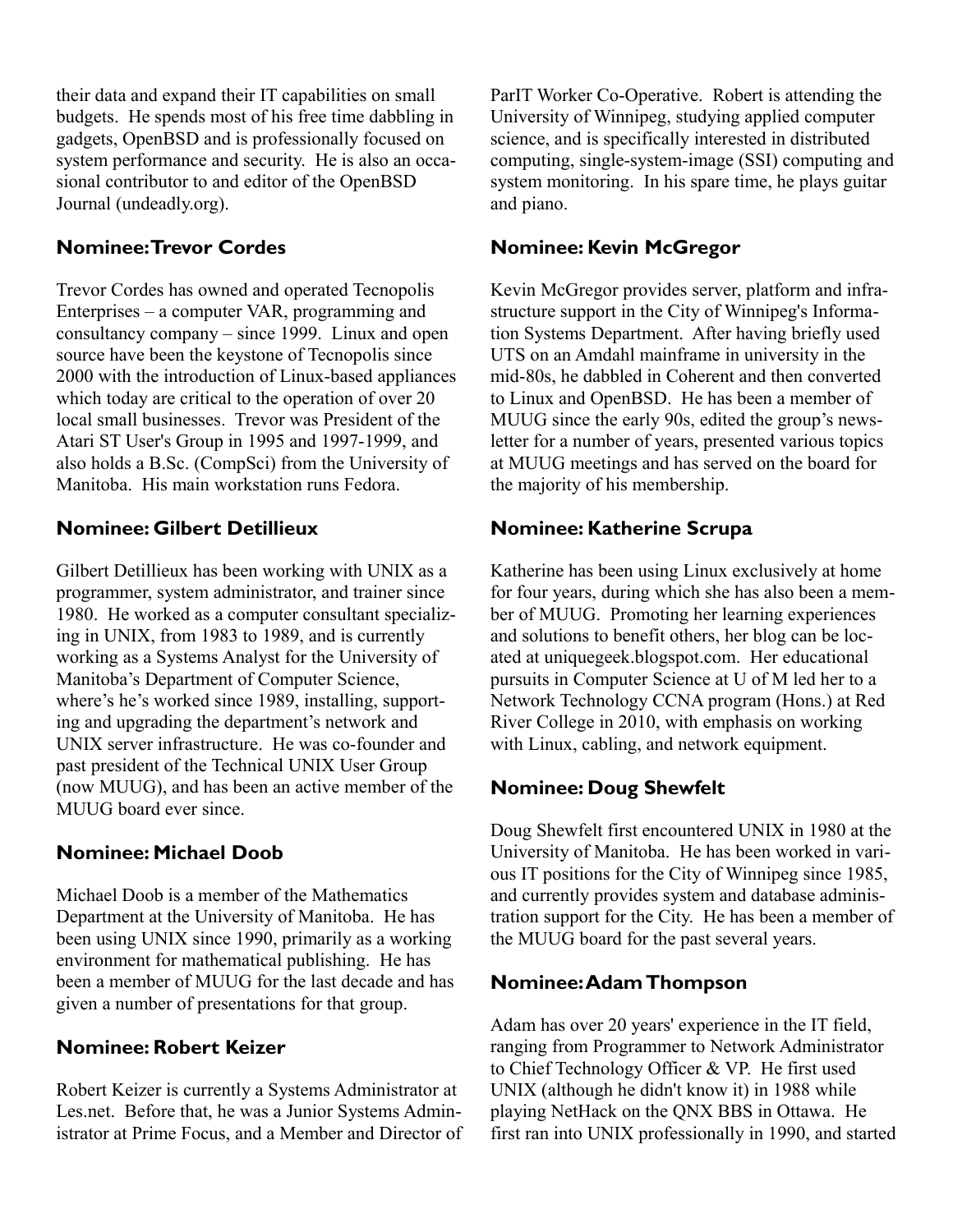using Linux in 1991. Adam is the author of several termcap $(5)$  and terminfo $(5)$  entries, deployed the first cross-platform, public, networked instant-messaging system in Manitoba, and installed the first UnixWare system in Manitoba. He has developed several UNIX/Linux courses, and has also taught RDBMS administration. Adam has been a member of MUUG since 1995, and a board member for most of the last seven years.

#### **Nominee: Brad Vokey**

Brad Vokey is the owner of Fortress Software Inc. and the creator of the Matchmaker Fundraiser (a fundraiser that "matches up" over 1 million high school students across Canada and the U.S. during Valentine's). Brad started the company in 1985 using Apple II computers writing the original program entirely in 6502 machine language. The program migrated to 68000 machine language (on Atari ST computers) in 1986 and then eventually to C (and Atari TT computers) soon after. The original C program is still very much alive to this day and is constantly being tweaked and added to every year. Brad has served on the board of the Atari ST Users Group (STUG) until its dissolution in 2000 and has been a member of MUUG since 2006. He was first exposed to Linux in 1999 with Mandrake 6.0, uses Linux on a daily basis on his company's firewalls, and is looking forward to converting his entire office to Linux "sometime" in the future.

## **Office phone system smaller than paperback book**

First Digium gave us Asterisk. Then David Rowe [\(www.rowetel.com\)](http://www.rowetel.com/) gave us open hardware and firmware, then ATCOM gave us the economies of scale only Chinese manufacturing can provide.

The ATCOM IP01 is a scaled-down version of Rowe's IP04 embedded µcLinux-based Asterisk system. All the members of the IP0x family have a BlackFin 400MHz CPU with 64Mb of RAM and 256Mb of flash ROM for filesystem storage. It can accomodate one FXO or FXS port on a daughterboard. (The IP02 has room for two boards, the IP04 can accomodate 4 daughterboards, and so on).

Presently, the IP0x family runs Asterisk 1.4 with Asterisk-GUI. Commercial support is provided by VoIPTel.no for an additional fee.

The amazing part about the IP01 isn't how great a product it is (it's adequate but no more), but rather how small an office phone system has become. An equivalent Nortel NORSTAR system would require at least 4 or 5 modules, and take up most of a wall. The IP01 is slightly larger than a pack of cigarettes, slightly smaller than a paperback novel.

That Nortel system would have cost many thousands of dollars – the IP01 sells for \$166, and basic VoIP phones from ATCOM sell for under \$60 each.

ATCOM products are available in Canada through [www.atcomshop.ca.](http://www.atcomshop.ca/)

#### **Open-source stolen hardware tracking**

The PREY project introduces recovery & tracking software to help you find the thief that walked away with your laptop/macbook/tablet/smartphone.

A small agent is installed on your device, which sits and waits for a signal either through the Internet or via SMS. Upon activation, the agent uses geolocation techniques (via GPS, AGPS, WifFi Geolocation) to determine and report its current location. It can also use the device's camera to take photos of the thief and its surroundings. It does a whole bunch more, too, such as locking the system, remotely wiping the system, remote screen captures, etc., etc.

The software is free, and the service supports up to three tracked devices for free. Users wanting to track more than three devices from a single control panel can pay for a Pro account. The software also supports a stand-alone mode where it can be used without the online control panel or service.

Presently the software runs on Windows, MacOS X, Ubuntu, Android, and generic Linux.

You can find more information about the project online, at [http://preyproject.com/.](http://preyproject.com/)